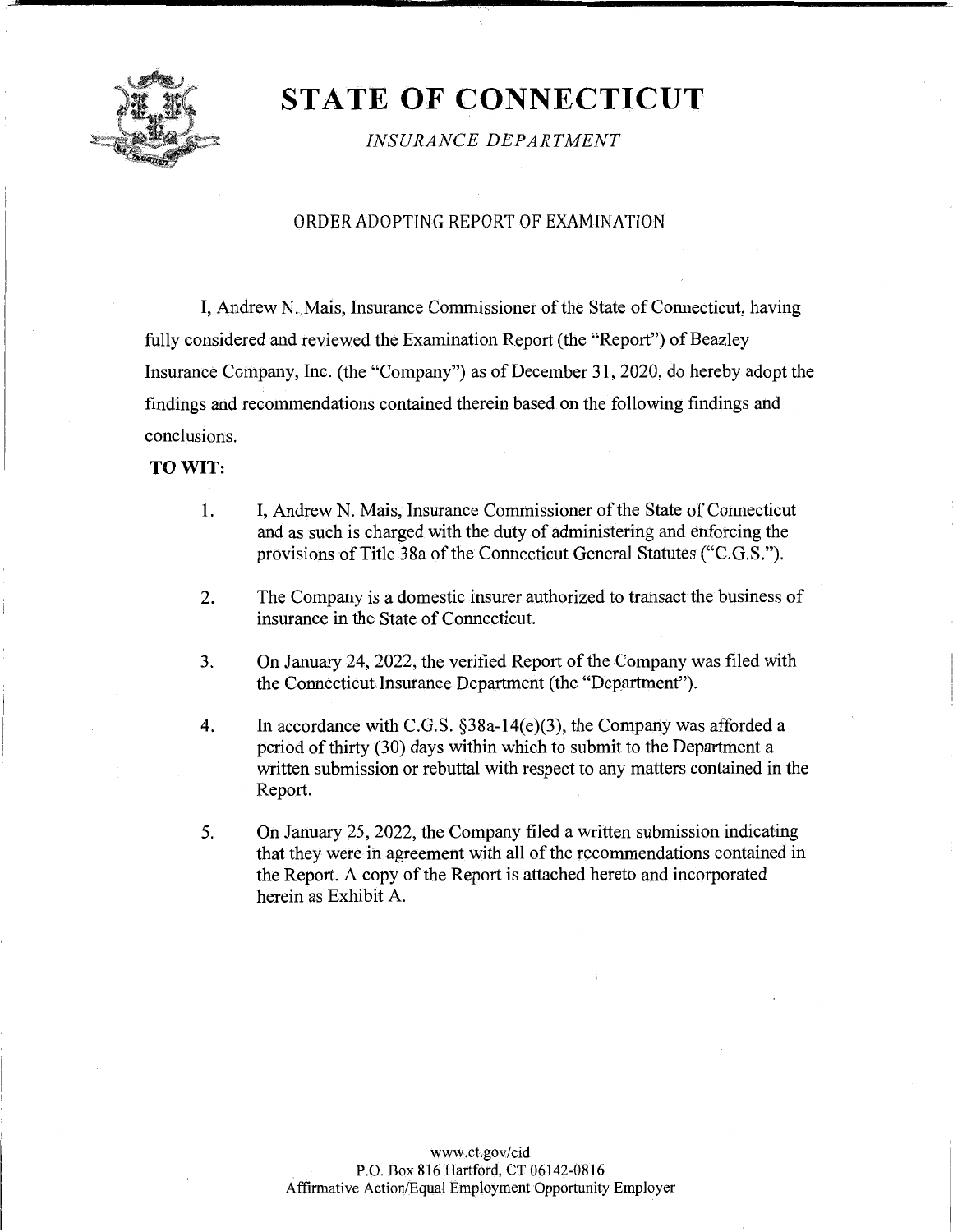#### **NOW, THEREFORE,** it is ordered as follows:

- 1. That the Report of the Company is hereby adopted as filed with the Department.
- 2. That the Company shall comply with the recommendations set forth in the Report, and that failure by the Company to so comply shall result in sanctions or administrative action as provided by Title 38a of the C.G.S.
- 3. Section  $38a-14(e)(4)(A)$  of the CGS requires that:

"The secretary of the Board of Directors or similar governing body of the entity shall provide a copy of the report or summary to each director and shall certify to the Commissioner, in writing, that a copy of the report or summary has been provided to each director."

Please address the certification to the Commissioner, but send said certification to the care/attention of Michael Shanahan, Supervising Examiner, of the Financial Regulation Division.

4. Section 38a-14(e)(4)(B) of the CGS requires that:

"Not later than one hundred twenty days after receiving the report or summary the chief executive officer or the chief financial officer of the entity examined shall present the report of summary to the entity's Board of Directors or similar governing body at a regular or special meeting."

This will be verified by the Insurance Department either through analysis or examination follow-up.

Dated at Hartford, Connecticut, this 1<sup>st</sup> day of February, 2022.

ś

Andrew N. Mais Insurance Commissioner

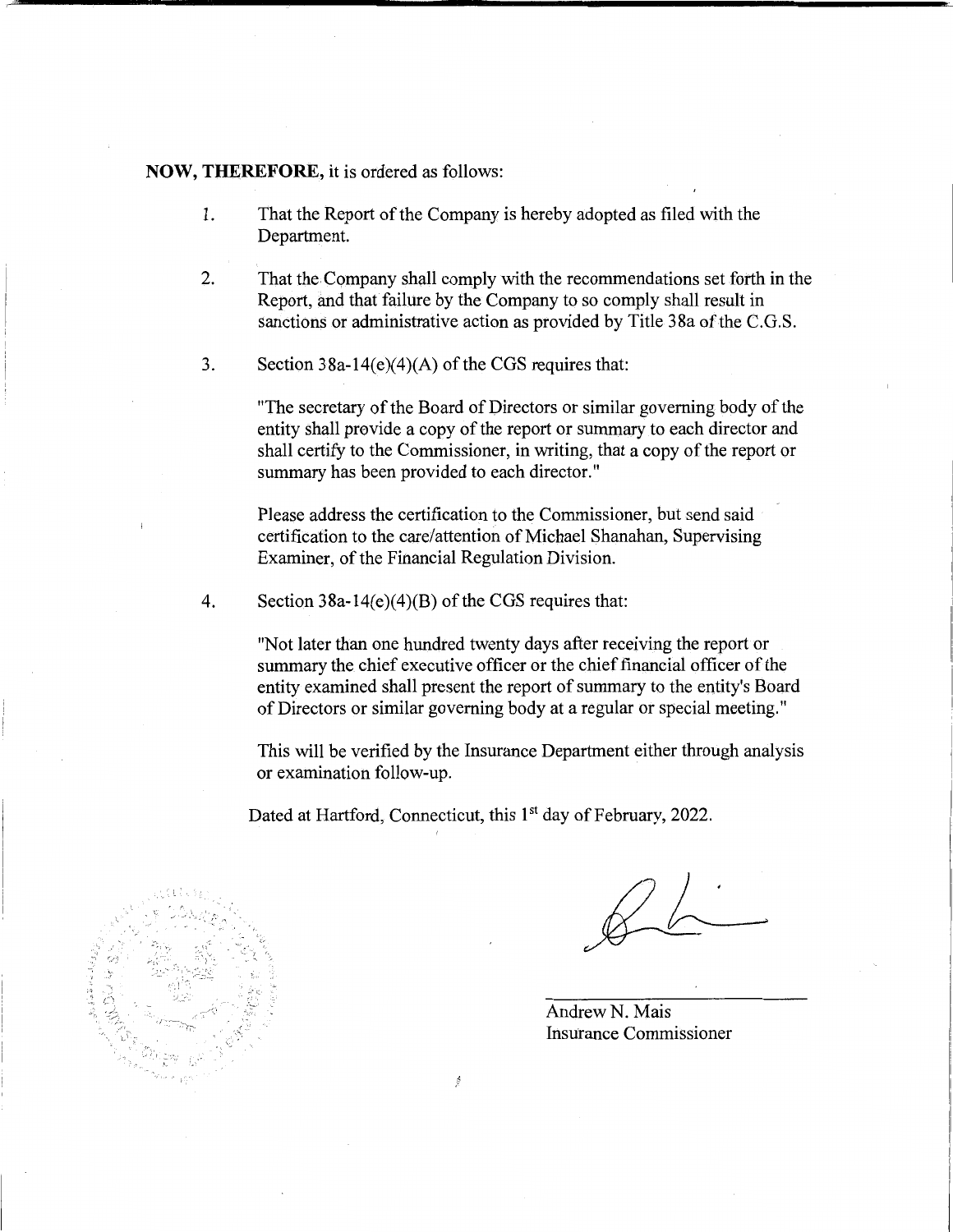

# **STATE OF CONNECTICUT**

*INSURANCE DEPARTMENT* 

#### EXAMINATION REPORT

OF

#### BEAZLEY INSURANCE COMPANY, INC. (NAIC #37540)

#### **AS OF**

#### DECEMBER 31, 2020

#### IS A WHOLE, TRUE AND CORRECT COPY OF THE ORIGINAL DOCUMENT ON FILE WITH THE CONNECTICUT INSURANCE DEPARTMENT

IN WITNESS WHEREOF, I hereunto, set my hand and affix the official seal of the Insurance Commissioner of the State of Connecticut this 1st day of February 2022.

ANDREW N. MAIS INSURANCE COMMISSIONER

www.ct.gov/cid P.O. Box 816 Hartford, CT 06142-0816 Affirmative Action/Equal Employment Opportunity Employer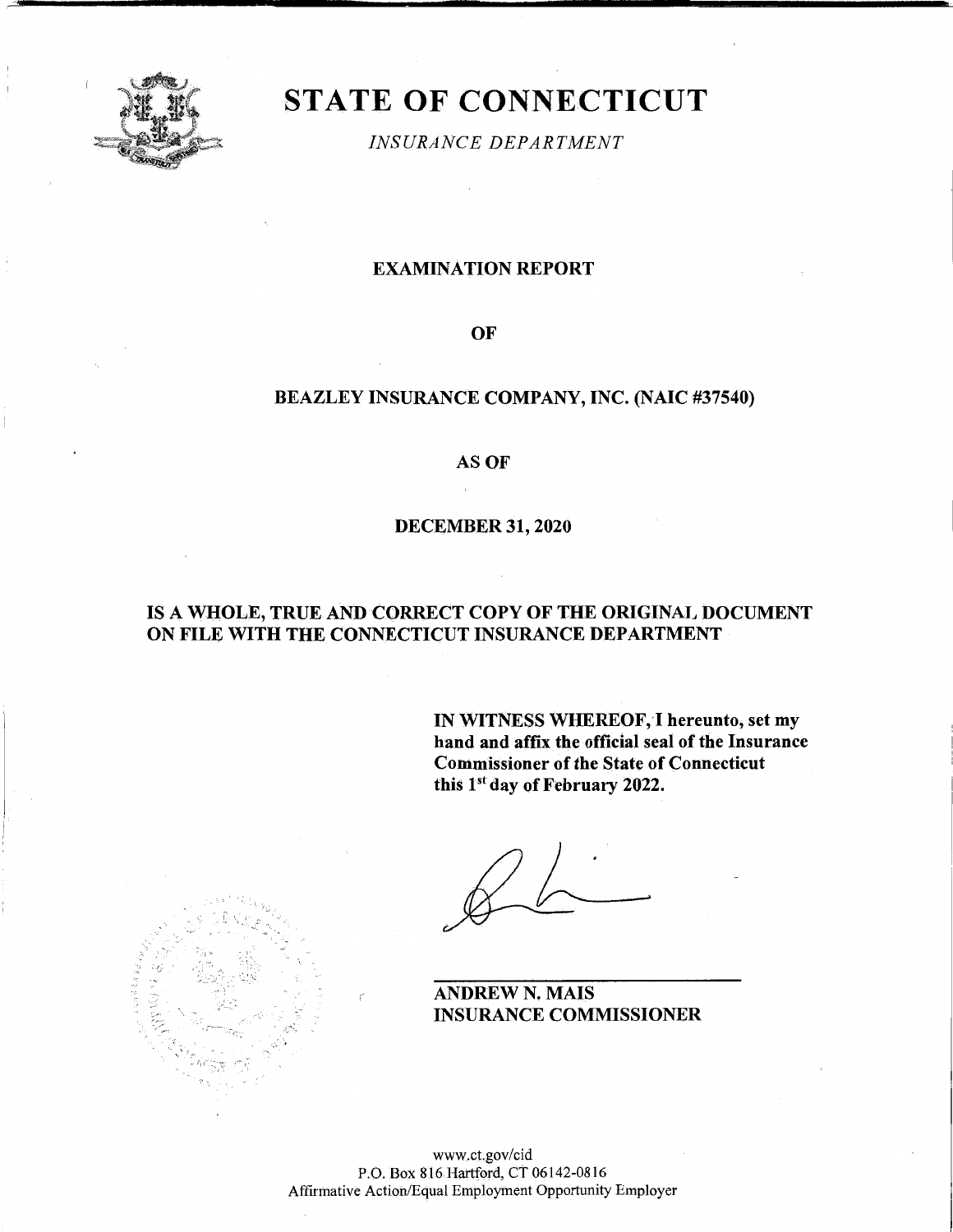

# **STATE OF CONNECTICUT**

*INSURANCE DEPARTMENT* 

CERTIFIED COPY

#### I, ANDREW N. MAIS, INSURANCE COMMISSIONER OF THE STATE OF CONNECTICUT, HAVE COMPARED THE ANNEXED COPY WITH THE ORIGINAL RECORD ON FILE WITH THE DEPARTMENT OF INSURANCE AND DO HEREBY CERTIFY THAT IT IS A WHOLE, TRUE AND CORRECT COPY OF THE ORIGINAL RECORD.

#### WITNESS MY HAND AND SEAL OF THE INSURANCE COMMISSIONER OF THE STATE OF CONNECTICUT

#### THIS 1ST DAY OF FEBRUARY, 2022

ANDREW N. MAIS INSURANCE COMMISSIONER



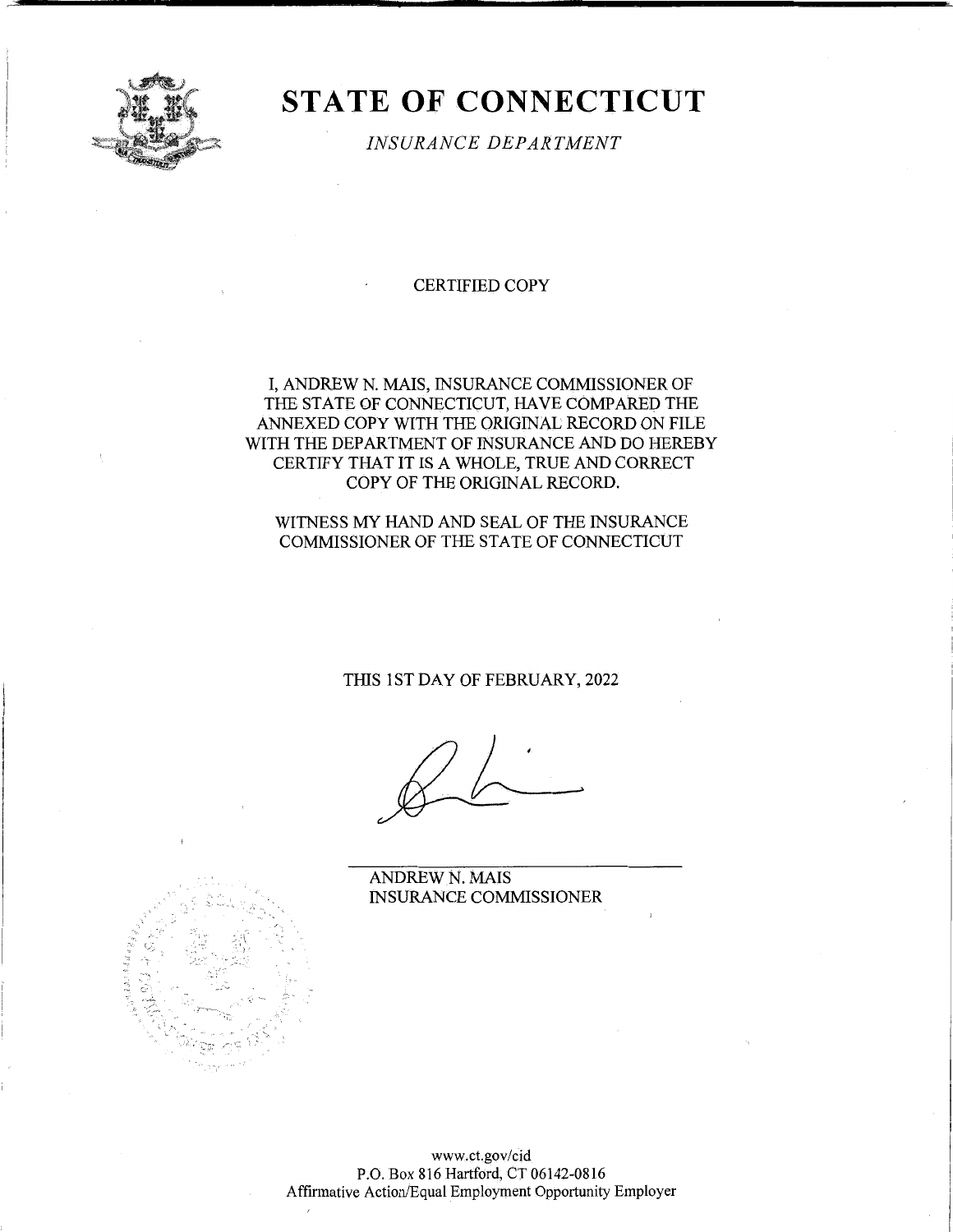Exhibit A

# EXAMINATION REPORT

# OF THE

## BEAZLEY INSURANCE COMPANY, INC. (NAIC # 37540)

# AS OF

# DECEMBER 31, 2020

# BYTHE

# CONNECTICUT INSURANCE DEPARTMENT

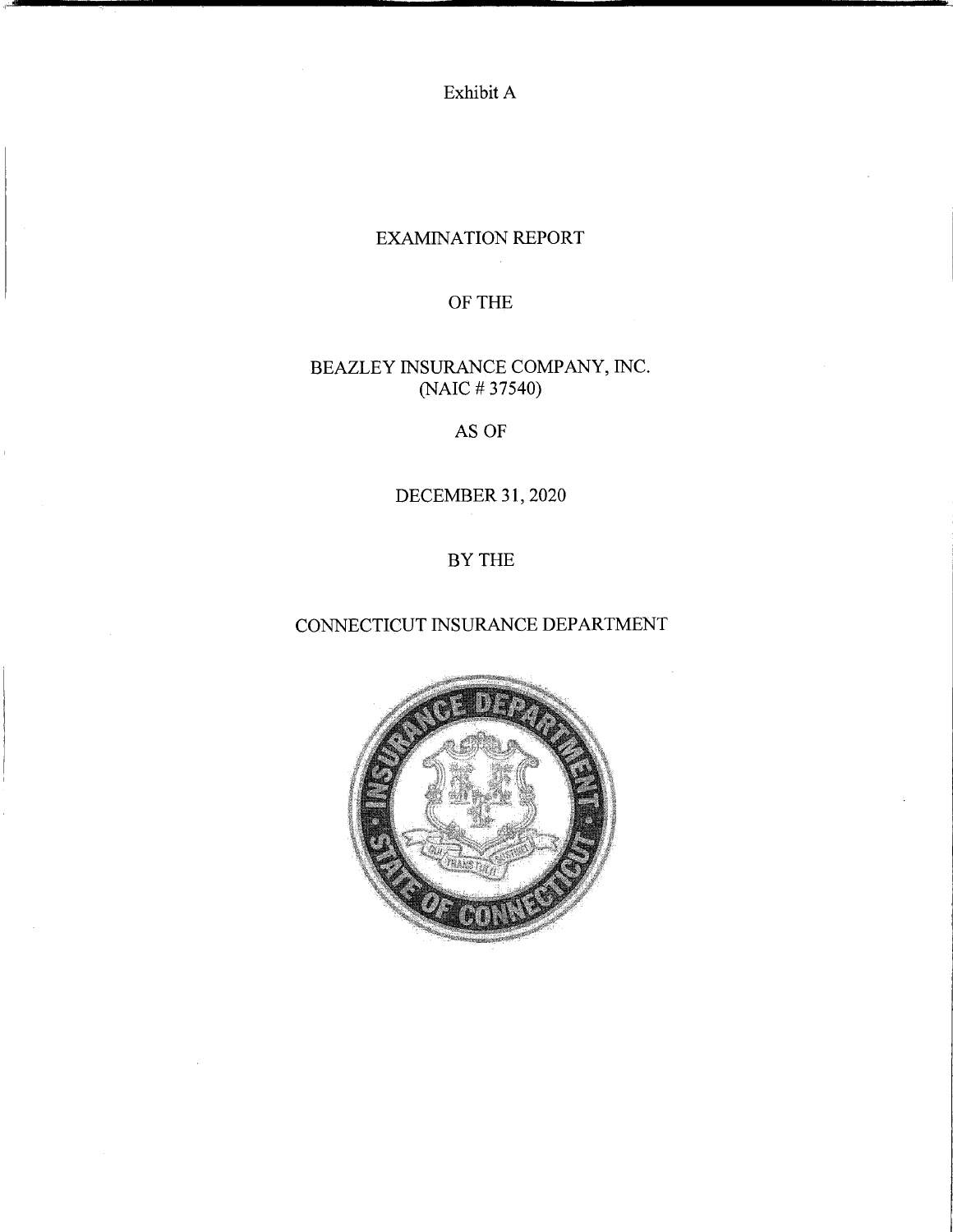# TABLE OF CONTENTS

 $\bar{\bar{z}}$ 

|                                                                                                                                            | <u>rago</u>                |
|--------------------------------------------------------------------------------------------------------------------------------------------|----------------------------|
| Salutation                                                                                                                                 | $\mathbf{1}$               |
| Scope of Examination                                                                                                                       | $\mathbf{1}$               |
| History                                                                                                                                    | $\overline{2}$             |
| Organizational Chart                                                                                                                       | 4                          |
| Management and Control                                                                                                                     | 4                          |
| <b>Related Party Agreements</b>                                                                                                            | 6                          |
| <b>Insurance Coverage</b>                                                                                                                  | 6                          |
| Territory and Plan of Operation                                                                                                            | 6                          |
| Reinsurance                                                                                                                                | 7                          |
| <b>Information Technology Controls</b>                                                                                                     | 8                          |
| <b>Accounts and Records</b>                                                                                                                | 8                          |
| <b>Financial Statements</b><br>Assets<br>Liabilities, Surplus and Other Funds<br><b>Statement of Income</b><br>Capital and Surplus Account | 10<br>10<br>11<br>12<br>12 |
| Losses and Loss Adjustment Expenses                                                                                                        | 13                         |
| Common Capital Stock                                                                                                                       | 13                         |
| Capital and Surplus                                                                                                                        | 13                         |
| <b>Subsequent Events</b>                                                                                                                   | 13                         |
| Conclusion                                                                                                                                 | 14                         |
| Signature                                                                                                                                  | 15                         |

 $\bar{z}$ 

Page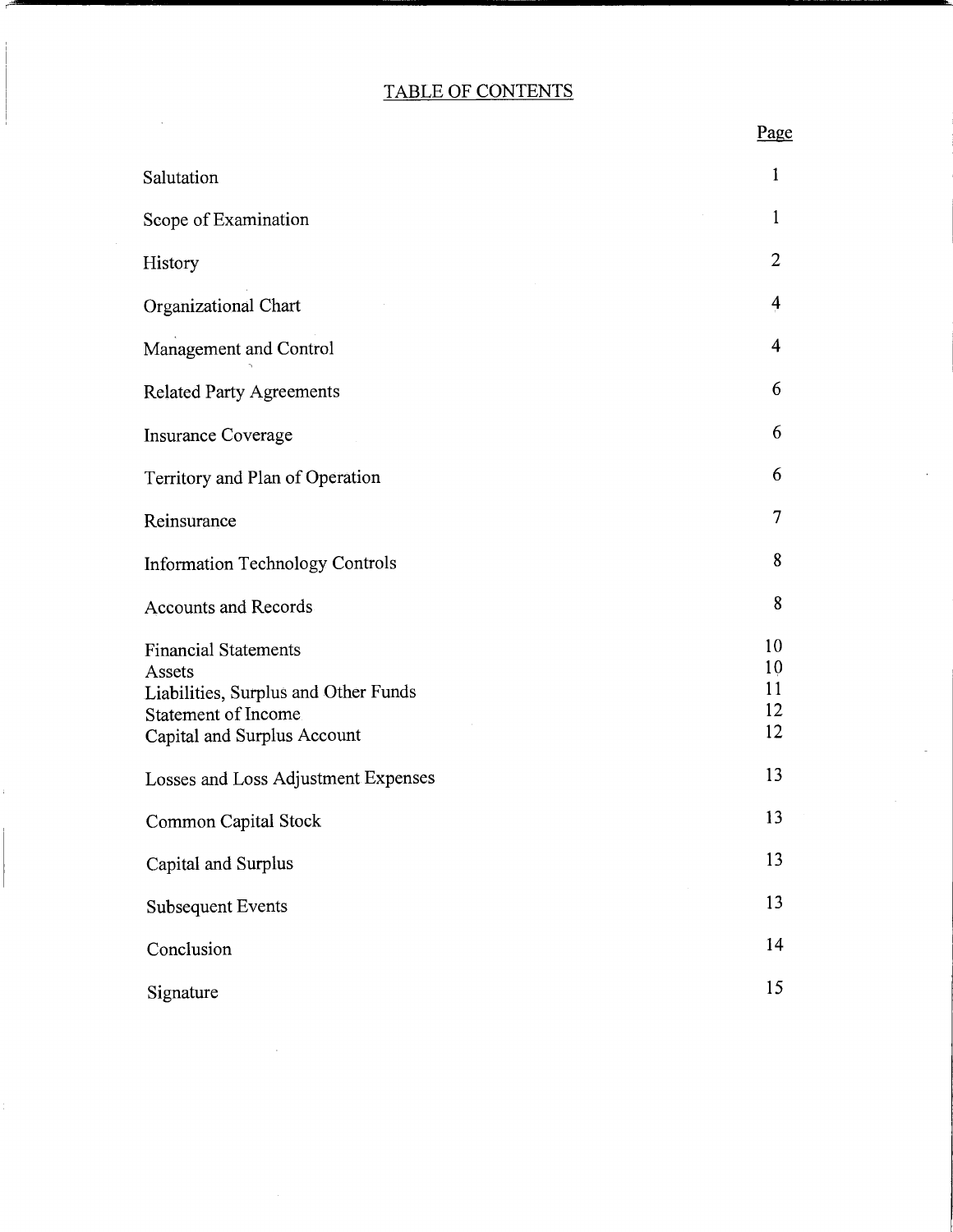December 17, 2021

The Honorable Andrew N. Mais Insurance Commissioner State of Connecticut Insurance Department 153 Market Street Hartford, CT 06103

Dear Commissioner Mais:

In compliance with your instructions and pursuant to the requirements of Section 38a-14 of the Connecticut General Statutes (COS), the undersigned has conducted a financial examination of the condition and affairs of the

#### BEAZLEY INSURANCE COMPANY. INC.

(hereinafter referred to as the Company or BICI), a capital stock corporation incorporated under the laws of the State of Connecticut and having its main administrative office located at 30 Batterson Park Road, Farmington, CT. The report of such examination is submitted herewith.

#### SCOPE OF EXAMINATION

The examination was conducted virtually by the Financial Regulation Division of the Connecticut Insurance Department (the Department) and covers the period from January 1, 2017 through December 31, 2020.

As part of the examination planning procedures, the Department reviewed the following materials submitted by the Company:

- Annual Statements filed with the Department from 2017 through 2020;
- Statements of Actuarial Opinion 2019 and 2020;
- Management's Discussion and Analysis from 2017 through 2020;
- minutes of the Board of Directors (Board) and other Committees minutes from 2017 through the latest 2021 meeting; and
- statutory basis audit reports prepared by Ernst & Young, LLP (E&Y), the Company's independent certified public accountants.

A comprehensive review was made of the financial analysis files and documents submitted to the Financial Analysis Unit of the Department, reports from the National Association of Insurance Commissioners (NAIC) database, as well as the independent audit report which indicated no material concerns with respect to financial condition or regulatory compliance issues.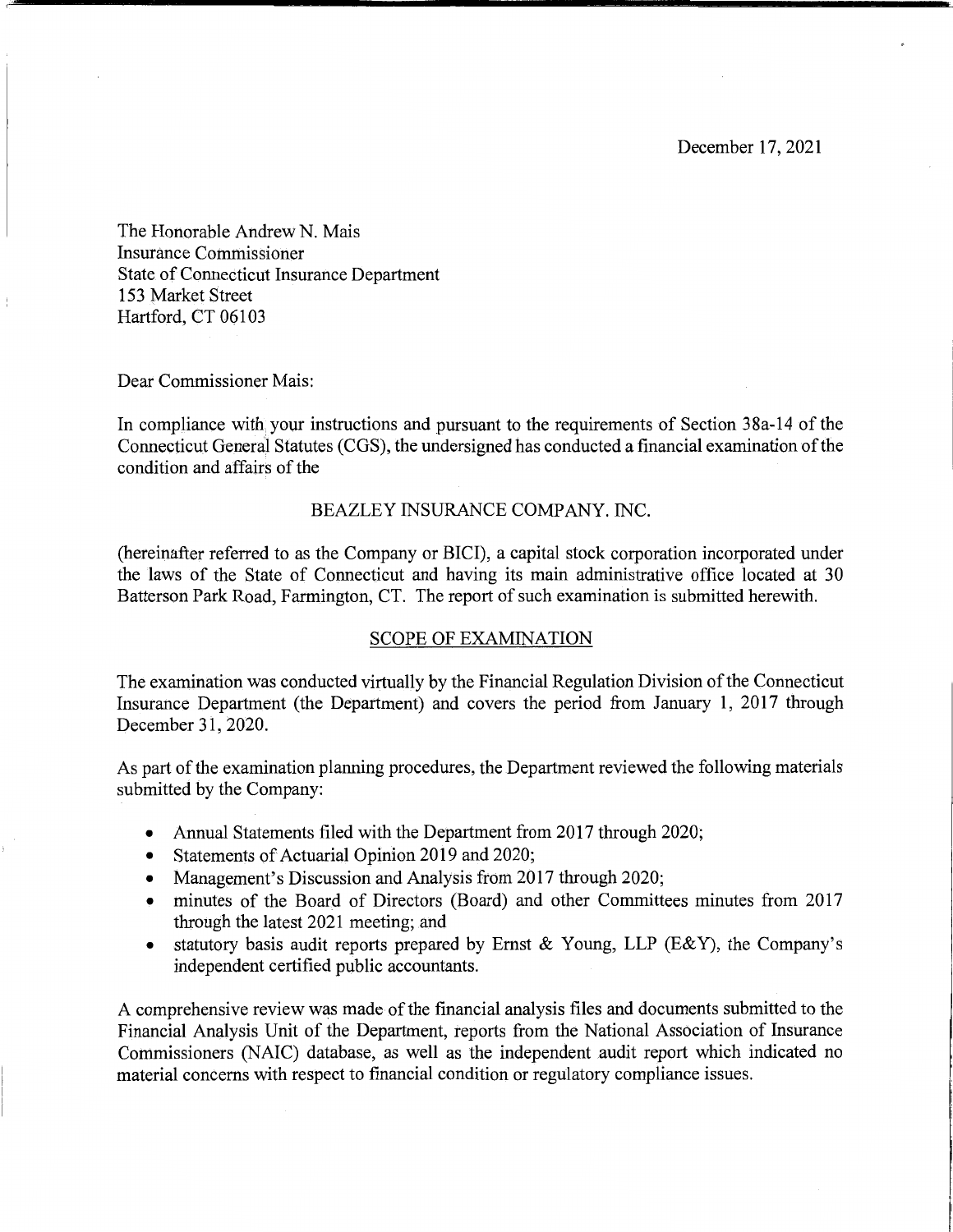The Department engaged Jennan Enterprises, LLC (Jennan) to assist in a risk-focused assessment and review of the Company's information technology general controls to provide assurances regarding the Company's information technology (IT) general controls.

Risk & Regulatory Consulting, LLC (RRC), was engaged by the Department to assist in the review of the Company's actuarially computed loss and loss adjustment expense (LAE) reserves and ceded reinsurance.

Work papers prepared by E&Y, as of December 31, 2019 and 2020, in connection with their annual statutory audits were reviewed and relied upon to the extent deemed appropriate.

We conducted our examination in accordance with the NAIC Financial Condition Examiners Handbook (the Handbook). The Handbook requires that we plan and perform the examination to evaluate the financial condition, assess corporate governance, identify current and prospective risks of the company and evaluate system controls and procedures used to mitigate those risks. An examination also includes identifying and evaluating significant risks that could cause an insurer's surplus to be materially misstated both currently and prospectively.

All accounts and activities of the company were considered in accordance with the risk-focused examination process. This may include assessing significant estimates made by management and evaluating management's compliance with Statutory Accounting Principles. The examination does not attest to the fair presentation of the financial statements included herein. If, during the course of the examination an adjustment is identified, the impact of such adjustment will be documented separately following the Company's financial statements.

This examination report includes significant findings of fact and general information about the insurer and its financial condition. There may be other items identified during the examination that, due to their nature (e.g., subjective conclusions, proprietary information, etc.), are not included within the examination report but separately communicated to other regulators and/or the company.

Failure of items in this report to add to totals or for totals to agree with captioned amounts is due to rounding.

#### **HISTORY**

The Company was incorporated as Commercial Union Property and Casualty Insurance Company on August 29, 1978, under the laws of Delaware and commenced business on January 1, 1979. On June 11, 1979, the Company adopted the name Commercial Union Custom Insurance Company. The corporate title of Omaha Property and Casualty Insurance Company was adopted upon completion of the purchase by Omaha Indemnity Company (OIC), effective November 1, 1983. The Company re-domesticated from Delaware to Nebraska on November 2, 1992. On March 22, 2005, the Company was purchased by Beazley Holdings, Inc. (Holdings), a downstream U.S. holding company of Beazley plc (Beazley), an England and Wales based company that is traded on the London exchange. The stock purchase agreement included a full indemnification in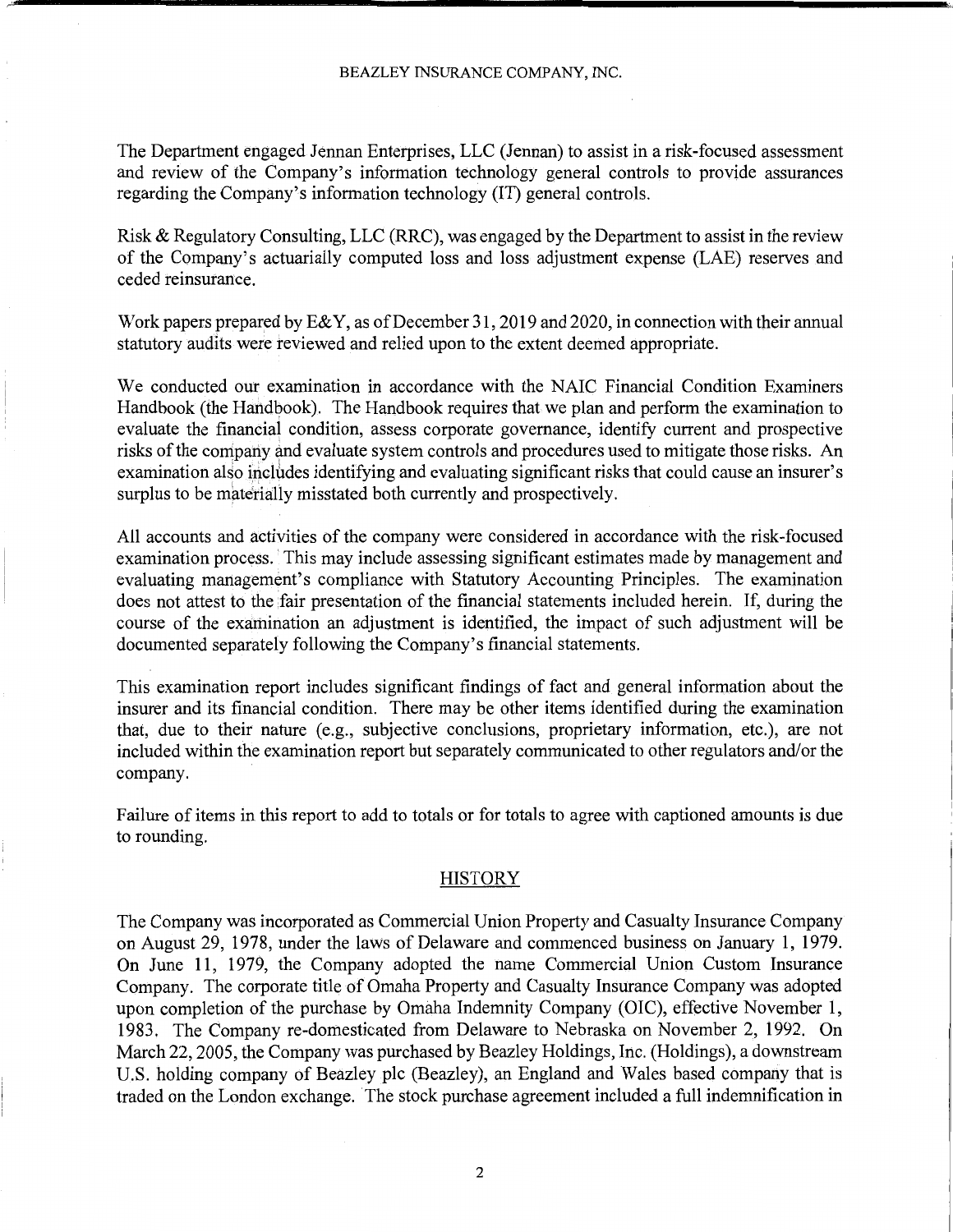respect of all liabilities relating to the Company's business prior to the closing. In addition, OIC provided 100% quota share reinsurance on all liabilities and obligations relating to business written by the Company prior to closing, which is fully guaranteed by Mutual of Omaha Insurance Company, the parent of OIC. The current corporate title was adopted on March 22, 2005, concurrent with the transfer of ownership to Holdings. On December 16, 2005, the Company redomesticated from Nebraska to Connecticut. On June 29, 2006, the Company, by unanimous written consent of the Board, amended and restated its Certificate of Incorporation to increase the number of authorized capital stock from 40,000 to 50,000.

On February 8, 2019, the Company capitalized a wholly-owned insurance subsidiary, Beazley America Insurance Company, Inc. (BAIC).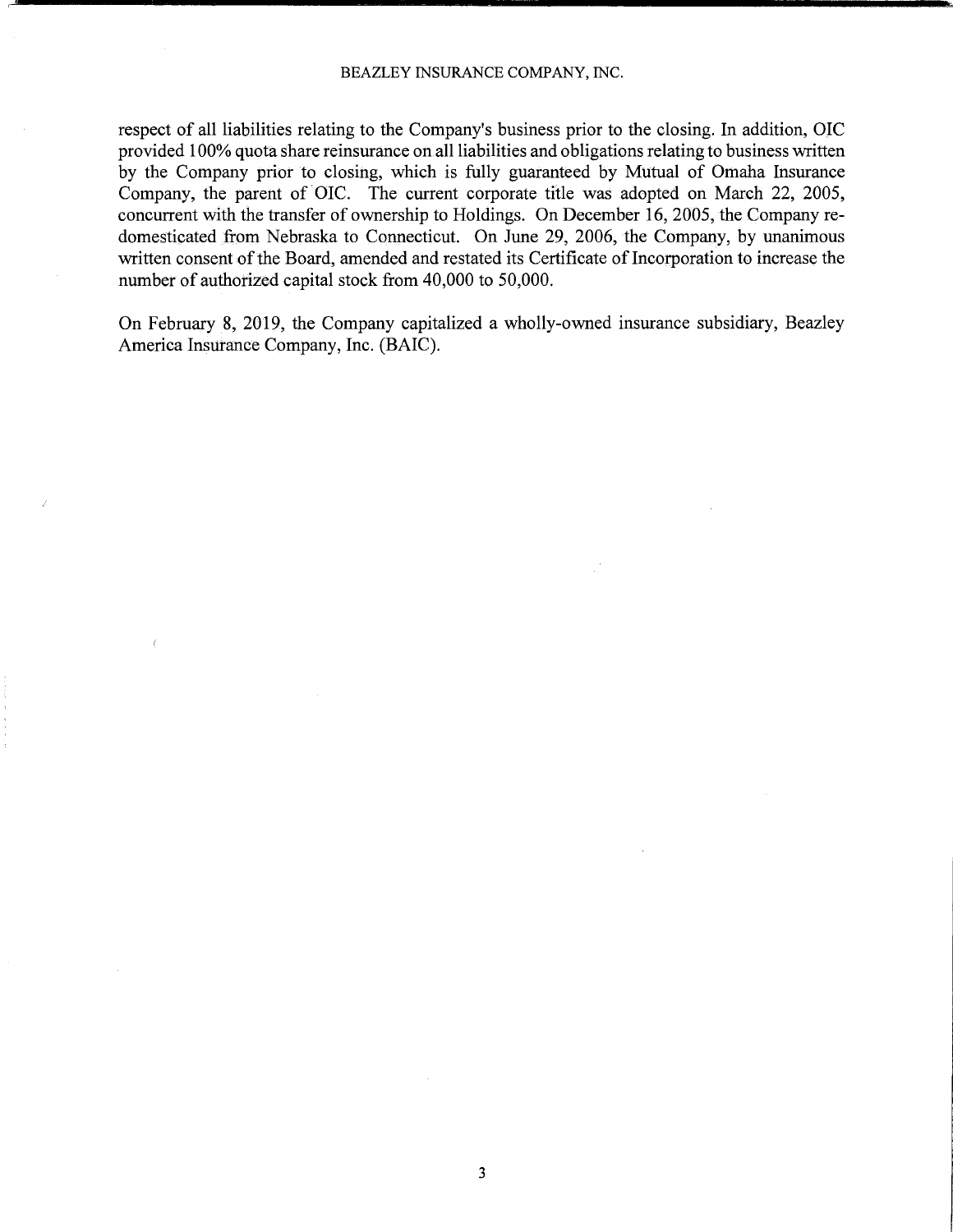#### ORGANIZATIONAL CHART

A partial organizational chart of the insurance holding company system at the end of the examination period was as follows:



#### MANAGEMENT AND CONTROL

The bylaws state that the annual meeting of the shareholders for the election of directors and for the transaction of such other business as properly may come before such meeting shall be held each year on such date, and at such time and place within or without the State of Connecticut, as may be designated by the Board.

Special meetings of the shareholders for any proper purpose or purposes may be called at any time by the Board, the chief executive officer, the president or any vice president, to be held on such date and at such time and place within or without the State of Connecticut, as the Board, the chief executive officer, the president or any vice president, whichever has called the meeting, shall direct.

In accordance with the bylaws, the business of the Company shall be managed by a Board whose number of directors shall be fixed by the Board from time to time. The directors shall be elected at the annual meeting of the shareholders

The Board by resolution may provide for the holding of regular meetings and may fix the times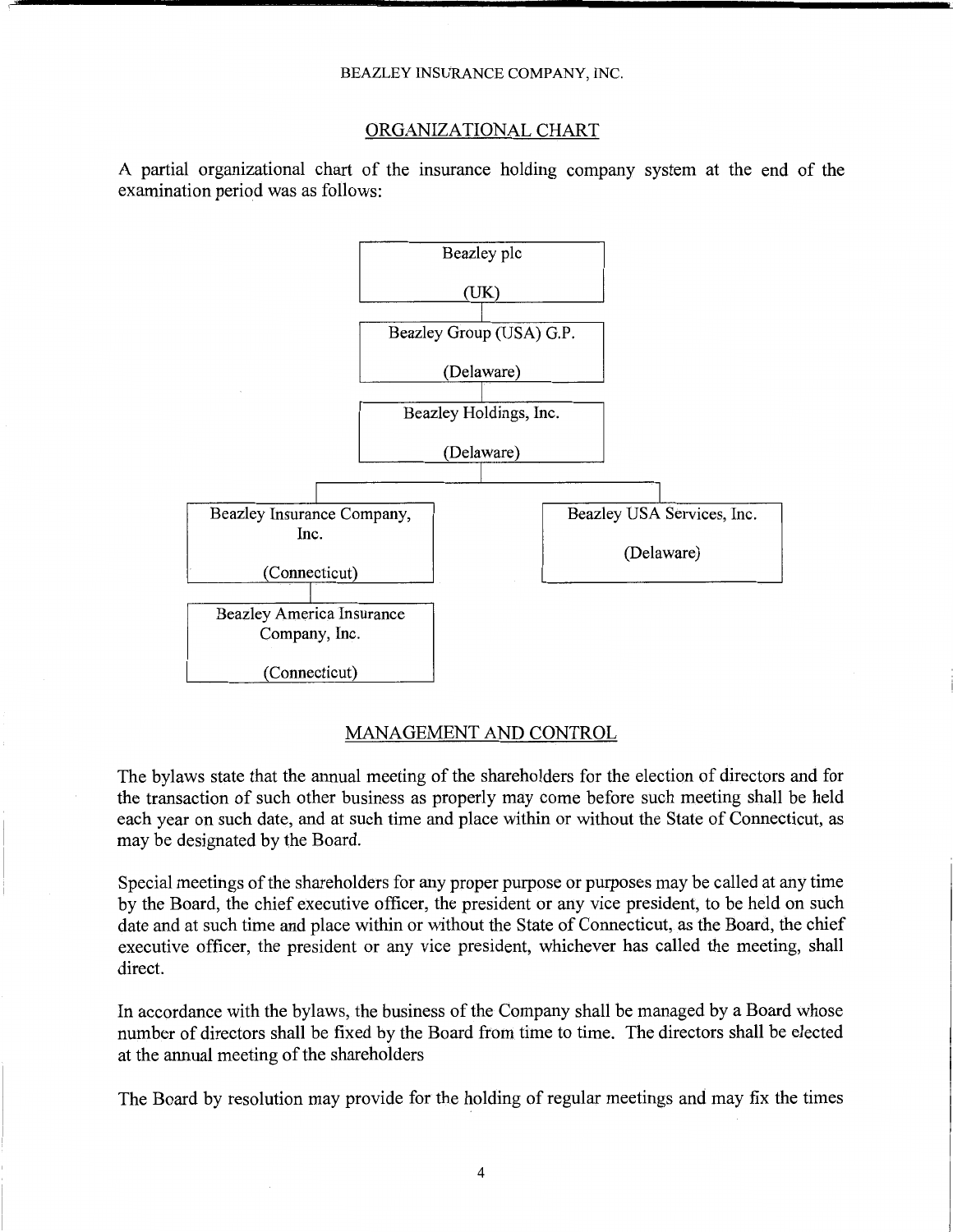and places at which such meetings shall be held.

Directors serving the Company at December 31, 2020, were as follows:

| Name                 | Title and Principal Business Affiliation         |
|----------------------|--------------------------------------------------|
| David A. Horton      | Chief Executive Officer, Beazley plc             |
| Daniel Jones         | Retired                                          |
| Sally M. Lake        | Group Finance Director, Beazley plc              |
| Michael L. Donovan   | Retired                                          |
| David J. Giroux      | Head of U.S. Finance                             |
| Bethany J. Greenwood | Head of Cyber and Executive Risk, Beazley plc    |
| Munira A. Hirji      | Head of Commercial Management, Beazley plc       |
| Christine LaSala     | Retired                                          |
| John P. Sauerland    | Chief Financial Officer, Progressive Corporation |
| Jeremiah E. Sullivan | Head of Professions, Beazley plc                 |

Officers serving the Company at December 31, 2020, were as follows:

| Name                  | Title                           |
|-----------------------|---------------------------------|
| David A. Horton       | President                       |
| Sally M. Lake         | <b>Executive Vice President</b> |
| David J. Giroux       | Vice President and Treasurer    |
| Alan J. Maguire       | <b>Assistant Secretary</b>      |
| Christine P. Oldridge | <b>Assistant Secretary</b>      |
| Daria L. Sullivan     | <b>Assistant Treasurer</b>      |
| Jeremiah E. Sullivan  | Vice President                  |
| Wayne K. Whiten       | Secretary                       |
|                       |                                 |

#### Committees to the Board:

The Board may, by resolution designate one or more committees, each committee to consist of two or more of the directors of the Corporation. Any such committee, to the extent provided in such resolution and permitted by law, shall have and may exercise all the powers and authority of the Board in the management of the business and affairs of the Corporation.

The Beazley plc Board has delegated to the BICI Audit and Risk Committee the following areas of authority: monitoring the integrity of the financial statements; reviewing the internal audit plan and providing input and challenge as appropriate; reviewing the Whistleblower Policy; recommending the appointment, terms of reference, independence, monitoring of performance and approval of fees of the consulting actuaries; reviewing the financial and internal controls and risk management systems of the Company; reviewing the external audit plan and audit report on an annual basis; reviewing any regulatory breaches and adequacy of proposed action; and advising the Board on the Company's risk management framework.

Audit and Risk Committee Members serving the Company at December 31, 2020 were:

Sally Lake (Chair) Michael Donovan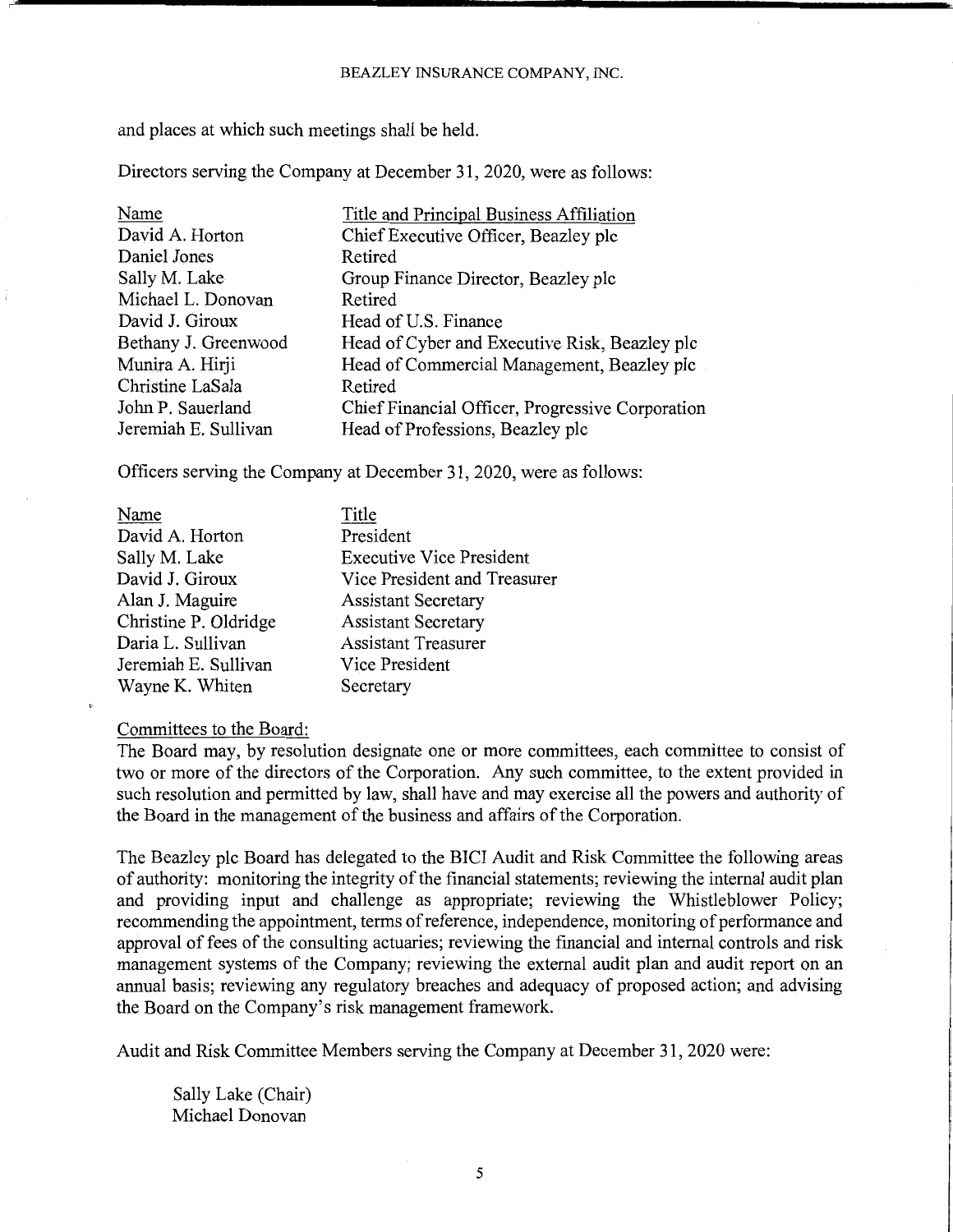Christine LaSala John Sauerland

#### RELATED PARTY AGREEMENTS

The Company is a party to several related party transaction agreements. The material agreements are as follows:

#### Administrative Services Agreement

Effective February 15, 2019, BICI, BAIC and Beazley USA Services, Inc. (BUSA) entered into an amended and restated agency agreement, whereby BUSA produces, underwrites and services property and casualty insurance business on behalf of BICI and BAIC. Effective February 15, 2019, BICI, BAIC, Beazley Group (USA), G.P. (Beazley USA), Holdings, and BUSA entered into an amended and restated intercompany expense agreement whereby all parties agreed to apportion expenses incurred based upon the benefit received for those services. The apportionments occur on a fair and equitable basis. In accbrdance with this agreement, general and administrative expenses were allocated to BICI as a percentage of gross written premiums which represented management's best estimate of a fair and equitable apportionment.

#### Tax Allocation Agreement

Effective November 21, 2018, BICI, BAIC, Beazley USA, Holdings, and BUSA entered into an amended and restated Tax Allocation Agreement, whereby all parties agreed to the allocation and payment of U.S. federal income taxes. The allocation is based upon the tax liability or tax refund that would have been determined if each entity had filed a separate return.

#### INSURANCE COVERAGE

The Company is insured by Travelers Casualty and Surety Company of America under a fiduciary liability policy with Beazley USA and its affiliates. The aggregate limit of liability provides coverage which exceeds the suggested minimum limits of insurance pursuant to the Handbook.

#### TERRITORY AND PLAN OF OPERATION

The Company is licensed to write business in all states and the District of Columbia. BICI's underwriters in the United States focus on writing a range of specialty insurance products in the admitted market.

BICI organizes itself on a product basis across all geographies. Its primary lines of business are: specialty lines (primarily professional liability, management liability and cyber liability); property; marine; political risks & contingency; life, accident and health; and. The majority of the products offered by specialty lines are classified for statutory reporting as other liability.

The primary focus of specialty lines in the U.S. is small and middle market risks that are not generally underwritten at Lloyd's of London (Lloyds).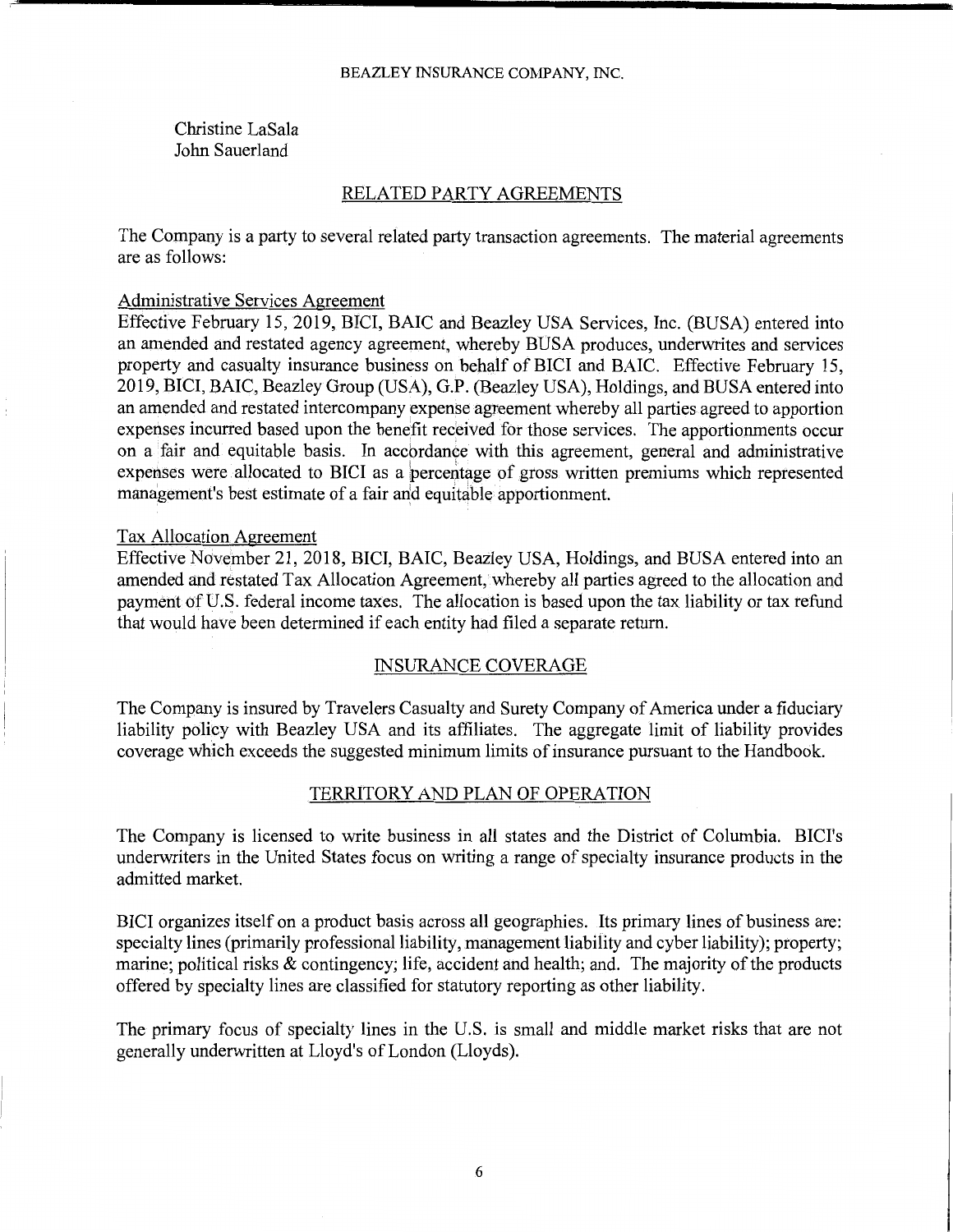#### REINSURANCE

#### Assumed Reinsurance

BICI participates in a quota share reinsurance agreement with its subsidiary, BAIC. Pursuant to this agreement, the Company assumes one hundred percent on original limits of BAIC business.

#### Ceded Reinsurance

#### *Affiliated*

For Specialty Lines, BICI is party to a quota share treaty with Syndicate 3623. Under this treaty, BICI cedes to Syndicate 3623, 75% of the Company's liabilities, on original limits of \$11,000,000, of the majority of the Specialty Lines business including any extra contractual obligations and excess of policy limits. In addition to the quota share, 100% of the Company's liabilities on original limits exceeding \$11,000,000, (up to a maximum of \$39,000,000) are ceded to Syndicate 3623. This agreement was in force until December 31, 2017.

Effective January 1, 2018, the Company entered into an excess of loss and stop loss reinsurance agreement with Syndicate 3623 to cover Specialty Lines. This agreement provides for coverage of \$18,250,000 excess of \$11,750,000 (\$24,125,000 excess of \$5,875,000 for New Jersey policies) and 10% stop loss on excess of 75% of the net accident year loss ratio. Effective January 1, 2019, this agreement was endorsed to include the Company's Ocean Marine insurance product and provides coverage of \$6,500,000 excess of \$8,500,000 for New Jersey policies and removed excess of loss coverage for all other policies and provides 7% stop loss on excess of 70% of the net accident year loss ratio.

The Company has a 75% quota share reinsurance agreement on limits up to \$25,000,000, for its Ocean Marine insurance product effective since December 1, 2017, and a 75% quota share reinsurance agreement on limits up to \$20,000,000, for specific U.S. risks in the Ocean Marine insurance product, effective since January 1, 2014. Both of these agreements are with Syndicate 3623. During the third quarter of 2019, the Ocean Marine reinsurance treaties which were in force after January 1, 2018, were terminated effective December 31, 2018.

The Engineering book of business classified as Inland Marine is reinsured 95% through a quota share agreement with Syndicate 3623, effective since January 1, 2012.

Effective January 1, 2014, BICI entered into a 75% quota share reinsurance agreement with limits up to \$20,000,000, with Syndicate 3623 for the Credit and Political Risks book of business.

In 2020, the Company entered into the initial loss portfolio transfer reinsurance agreement with its affiliate, Beazley NewCo Captive Company, Inc. (the Captive). Under this agreement, BICI transferred \$97,789,146 of accident year 2018 and prior net retained reserves as of December 31, 2020.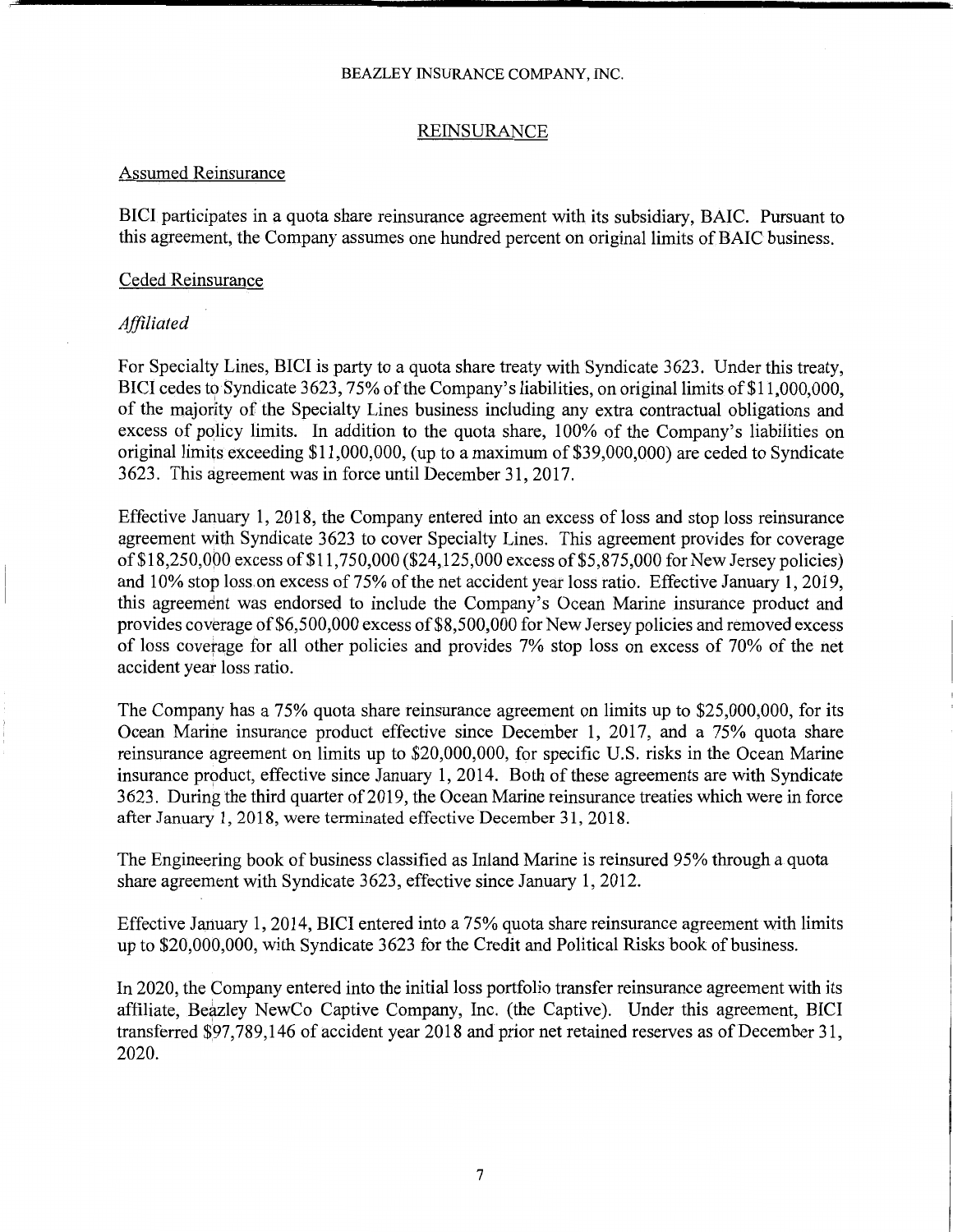#### *External*

The Company has additional ceded reinsurance in place with non-affiliates, which are utilized to supplement the core internal reinsurance program. Significant external reinsurance in place during 2020 include a 4.5% quota share and \$37M in excess of \$13M surplus contract covering all business written by the Specialty Lines division excluding Environmental Risks and Beazley Breach and Response or Information Security and Privacy (BBR) and a 11% quota share and surplus contract covering Specialty Lines and Executive Risk. Environmental Risk Business is covered by an external quota share with risk limits ranging from 22.5% for max line up to \$10M, to 50% for max line exceeding \$20M. A 35% quota share contract covers business classified as BBR.

The Company participates in Group Clash Excess of Loss reinsurance arrangements for Specialty Lines with other insurers within the Beazley plc group. This coverage provides (in layers) \$120M excess of \$40M.

The Company participates in Group Cyber Catastroplie Excess of Loss reinsurance arrangements with other insurers within the Beazley plc group. This coverage provides (in layers) \$175M excess of \$110M (some layers not fully placed).

#### INFORMATION TECHNOLOGY CONTROLS

Jennan performed an evaluation of the IT controls in accordance with the guildelines and procedures set forth in Exhibit C Evaluation of Controls in Information Technology of the Handbook (Exhibit C).

Jennan's objectives were to determine whether IT resources align with the Company's objectives and to ensure that significant risk (strategic, operational, reporting, and compliance) arising out of its IT environment was appropriately mitigated by strategies and controls as outlined in the Handbook's Exhibit C Part Two - Evaluation of Controls in IT.

The objectives above were achieved through a combination of reviewing the Company's policies and procedures, testing in key areas related to Exhibit C, interviewing the Company's senior IT management, reviewing IT risk assessment processes, and leveraging the risk assessment procedures performed by the Company and by E& Y.

Based upon the risk-focused assessment and review, no material findings were noted which would have a significant effect on the annual statement. As a result of this review, it was determined that the IT general controls at the Company were effective.

#### ACCOUNTS AND RECORDS

The Company utilizes the Agresso Business World System developed by Unit4 for its general ledger, accounts payable and credit control reporting. The Company utilizes Wings Statutory financial statement software, developed by Eagle Technology Management, for preparation of the Annual Statement.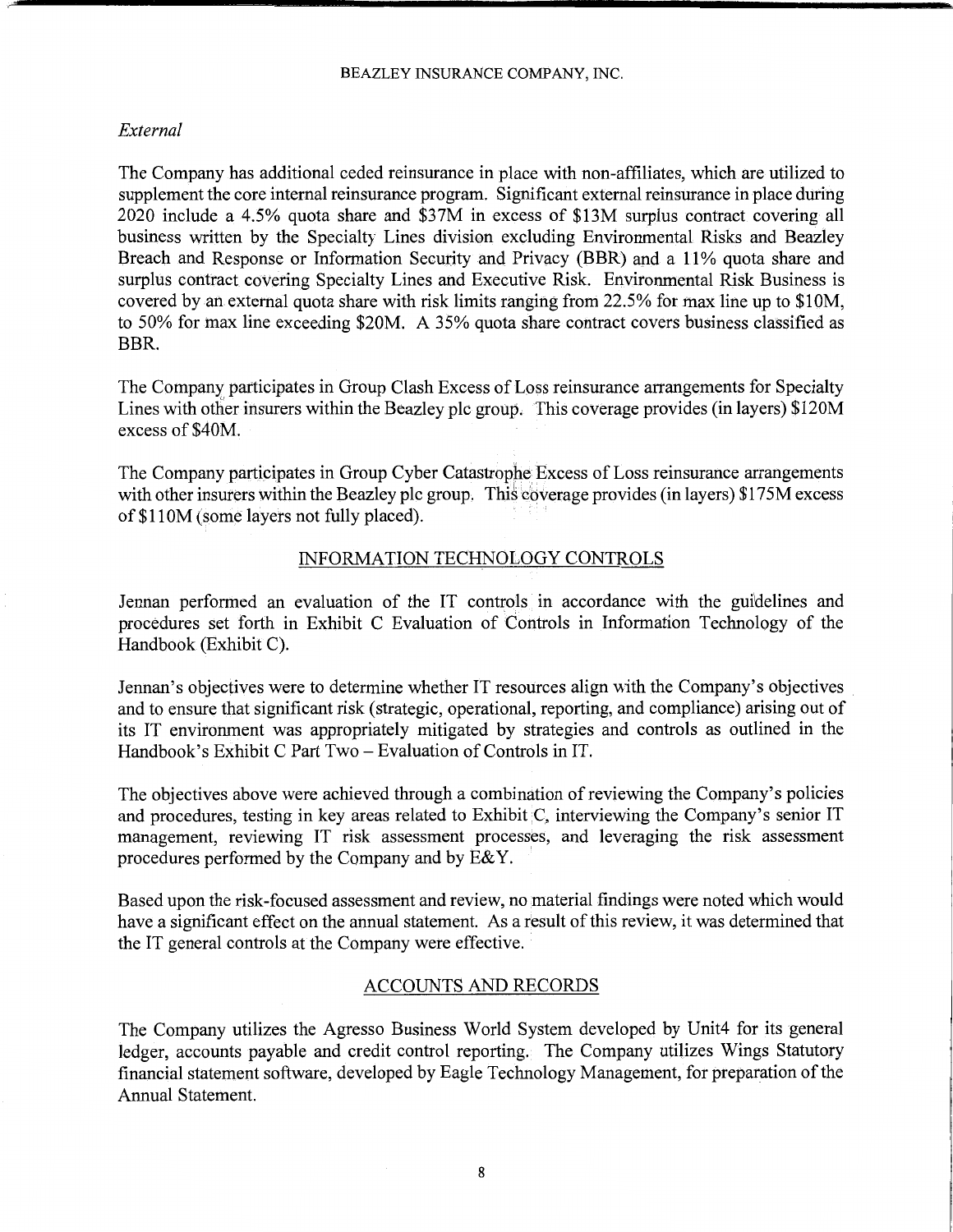The Company utilizes the services of an outside asset management firm to maintain its investment financial records.

General ledger account balances were reconciled and traced to the amounts reported in the annual statement for 2020. Further detail analyses were performed on the individual accounts throughout the examination.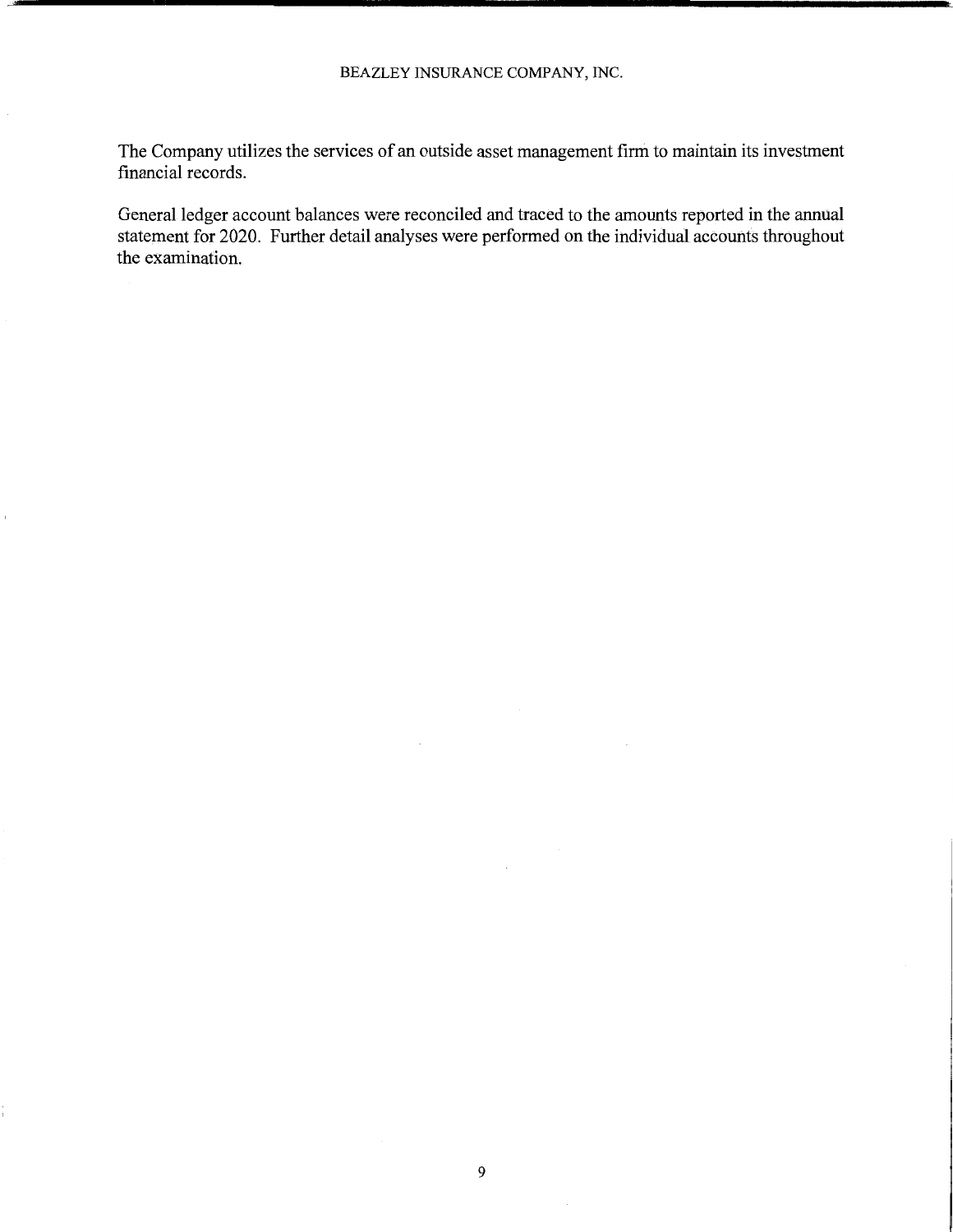#### FINANCIAL STATEMENTS

The following statements represent the Company's financial position, as filed by the Company, as of December 31, 2020. No adjustments were made to surplus as a result of the examination.

|                                                      |               | Non-admitted | Net Admitted  |
|------------------------------------------------------|---------------|--------------|---------------|
| <b>Account Description</b>                           | Assets        | Assets       | Assets        |
| <b>Bonds</b>                                         | \$739,756,957 |              | \$739,756,957 |
| Common stocks                                        | 52,856,617    |              | 52,856,617    |
| Cash, cash equivalents and short-term                |               |              |               |
| investments                                          | 27,329,144    |              | 27,329,144    |
| Other invested assets                                | 3,600,000     |              | 3,600,000     |
| Investment income due and accrued                    | 3,565,523     |              | 3,565,523     |
| Premiums and considerations:                         |               |              |               |
| Uncollected premiums and agents' balances in         |               |              |               |
| the course of collection                             | 57,834,258    | \$2,490,371  | 55, 343, 887  |
| Reinsurance:                                         |               |              |               |
| Amounts recoverable from reinsurers                  | 11,792,407    |              | 11,792,407    |
| Other amounts receivable under reinsurance           |               |              |               |
| contracts                                            | 3,415,730     | 1,039,372    | 2,376,358     |
| Net deferred tax asset                               | 16,694,808    | 2,304,299    | 14,390,509    |
| Receivables from parent, subsidiaries and affiliates | 2,398,961     |              | 2,398,961     |
| Aggregate write-ins for other than invested          |               |              |               |
| assets                                               | 1,802,945     |              | 1,802,945     |
| Totals                                               | \$921,047,350 | \$5,834,042  | \$915,213,308 |
|                                                      |               |              |               |

#### ASSETS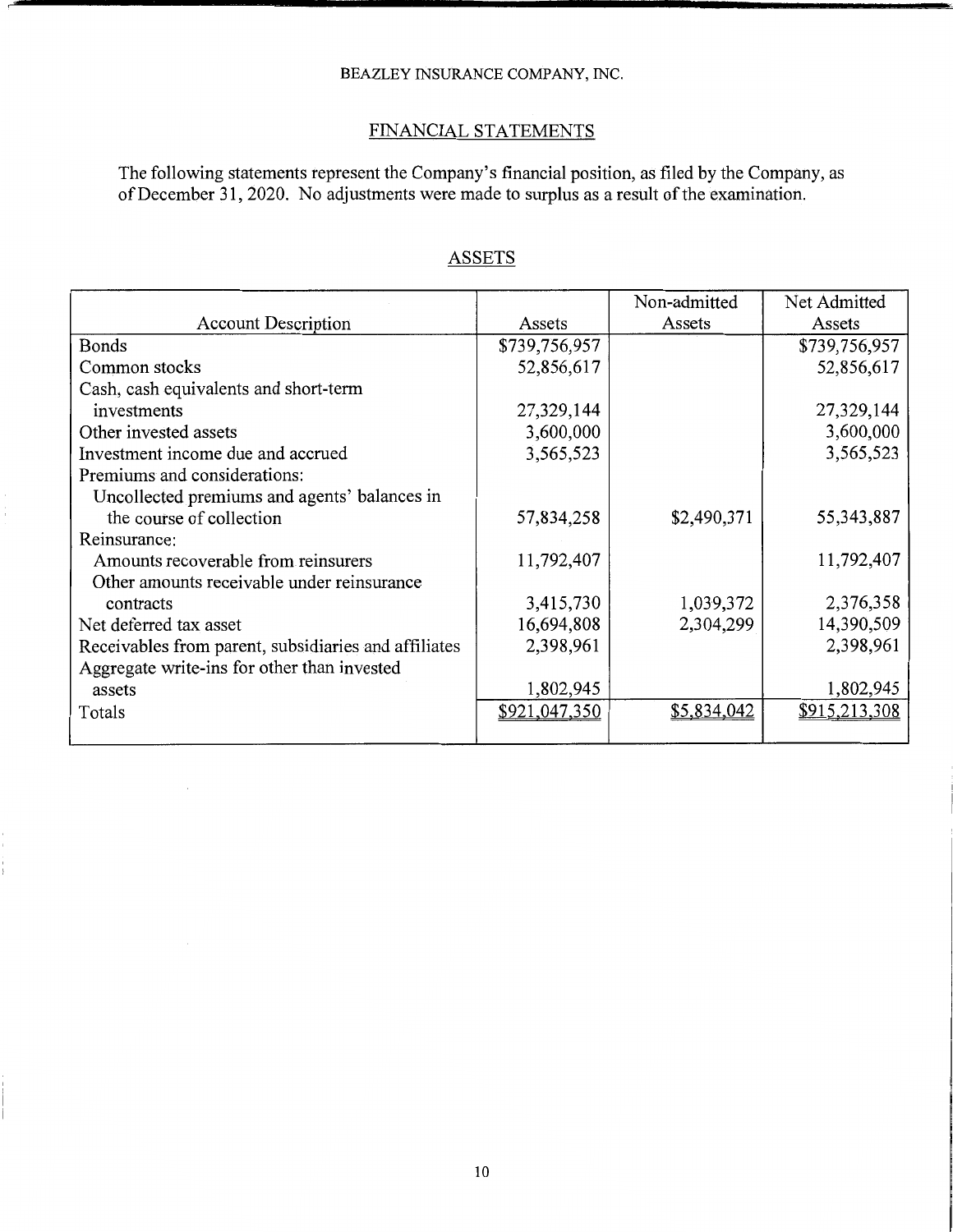# LIABILITIES, SURPLUS AND OTHER FUNDS

| <b>Account Description</b>                                      | Liabilities   |
|-----------------------------------------------------------------|---------------|
| Losses                                                          | \$335,974,101 |
| Reinsurance payable on paid losses and loss adjustment expenses | 3,428         |
| Loss adjustment expenses                                        | 41,384,719    |
| Other expenses                                                  | 1,486,253     |
| Taxes, licenses and fees                                        | 3,757,202     |
| Current federal and foreign income taxes                        | 21,011,287    |
| Unearned premiums                                               | 230,720,717   |
| Ceded reinsurance premiums payable                              | 28,932,083    |
| Provision for reinsurance                                       | 382,960       |
| Payable to parent, subsidiaries and affiliates                  | 2,308,953     |
| Total liabilities excluding protected cell liabilities          | 665, 961, 703 |
| Protected cell liabilities                                      |               |
| Total liabilities                                               | 665, 961, 703 |
|                                                                 |               |
| Common capital stock                                            | 4,200,000     |
| Gross paid in and contributed surplus                           | 237,308,456   |
| Unassigned funds (surplus)                                      | 7,743,149     |
| Surplus as regards policyholders                                | 249,251,605   |
|                                                                 |               |
| Totals                                                          | \$915,213,308 |
|                                                                 |               |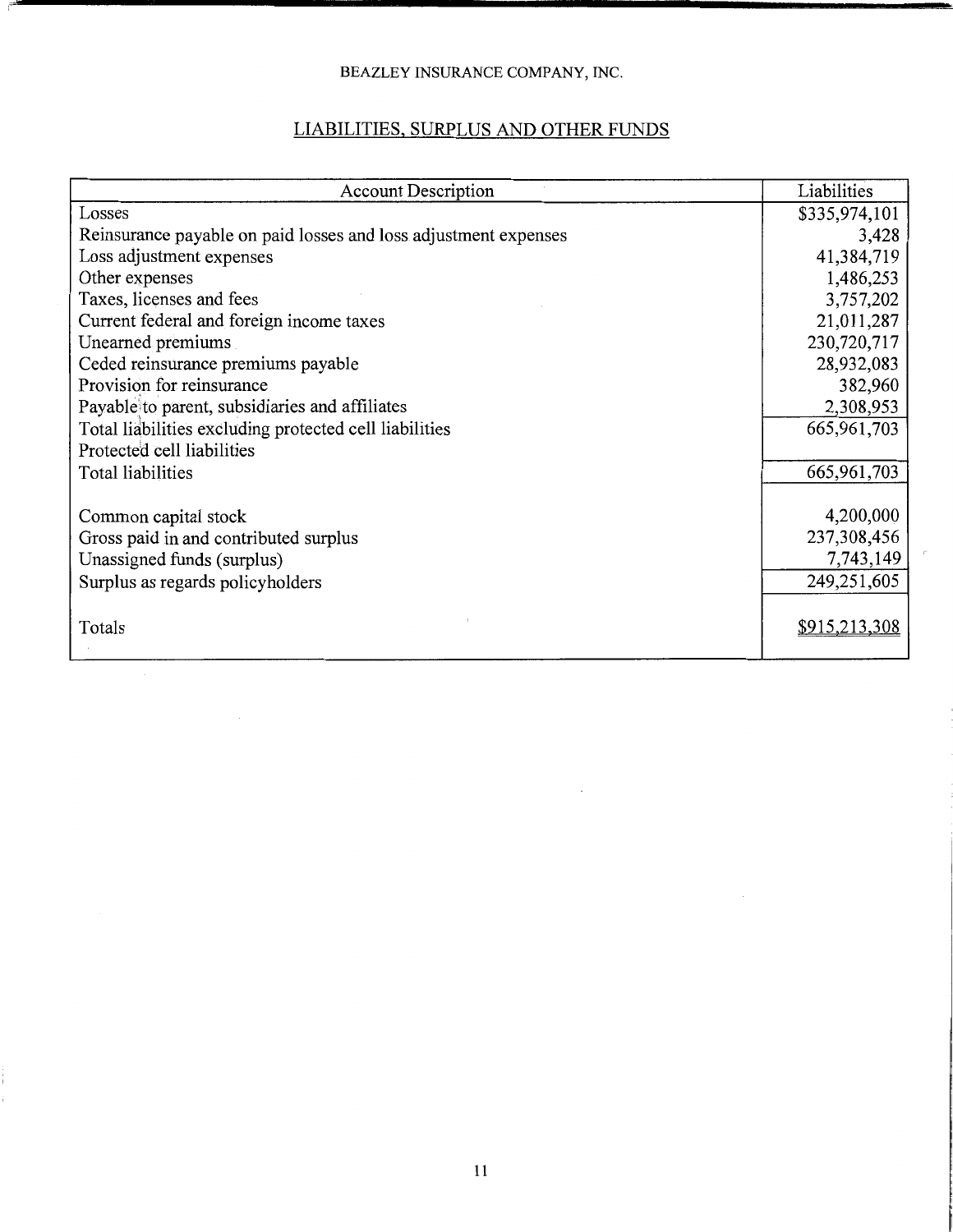#### STATEMENT OF INCOME

| Premiums earned                                                                            | \$332,280,306 |
|--------------------------------------------------------------------------------------------|---------------|
| Losses incurred                                                                            | 172,396,798   |
| Loss adjustment expenses incurred                                                          | 10,383,262    |
| Other underwriting expenses incurred                                                       | 148,470,049   |
| Total underwriting deductions                                                              | 331,250,109   |
| Net underwriting gain or (loss)                                                            | 1,030,197     |
| Net investment income earned                                                               | 15,371,830    |
| Net realized capital gains (losses)                                                        | (2,741,414)   |
| Net investment gain or (loss)                                                              | 12,630,416    |
| Aggregate write-ins for miscellaneous income                                               | 246,607       |
| Total other income                                                                         | 246,607       |
| Net income before dividends to policyholders, after capital gains tax and before all other |               |
| federal and foreign income taxes                                                           | 13,907,220    |
| Net income, after dividends to policyholders, after capital gains tax and before all other |               |
| federal and foreign income taxes                                                           | 13,907,220    |
| Federal and foreign income taxes incurred                                                  | 5,247,869     |
|                                                                                            |               |
| Net income                                                                                 | \$8,659,35    |
|                                                                                            |               |

# CAPITAL AND SURPLUS ACCOUNT

| Surplus as regards policyholders, December 31 prior year   | \$205,041,233 |
|------------------------------------------------------------|---------------|
| Net income                                                 | 8,659,351     |
| Change in net unrealized capital gains or (losses)         | 5,649,840     |
| Change in net deferred tax asset                           | 2,244,923     |
| Change in nonadmitted assets                               | (2,025,878)   |
| Change in provision for reinsurance                        | (326, 320)    |
| Surplus adjustments:                                       |               |
| Paid in                                                    | 30,008,456    |
| Change in surplus as regards policyholders for the year    | 44,210,372    |
| Surplus as regards policyholders, December 31 current year | \$249,251,605 |

ţ.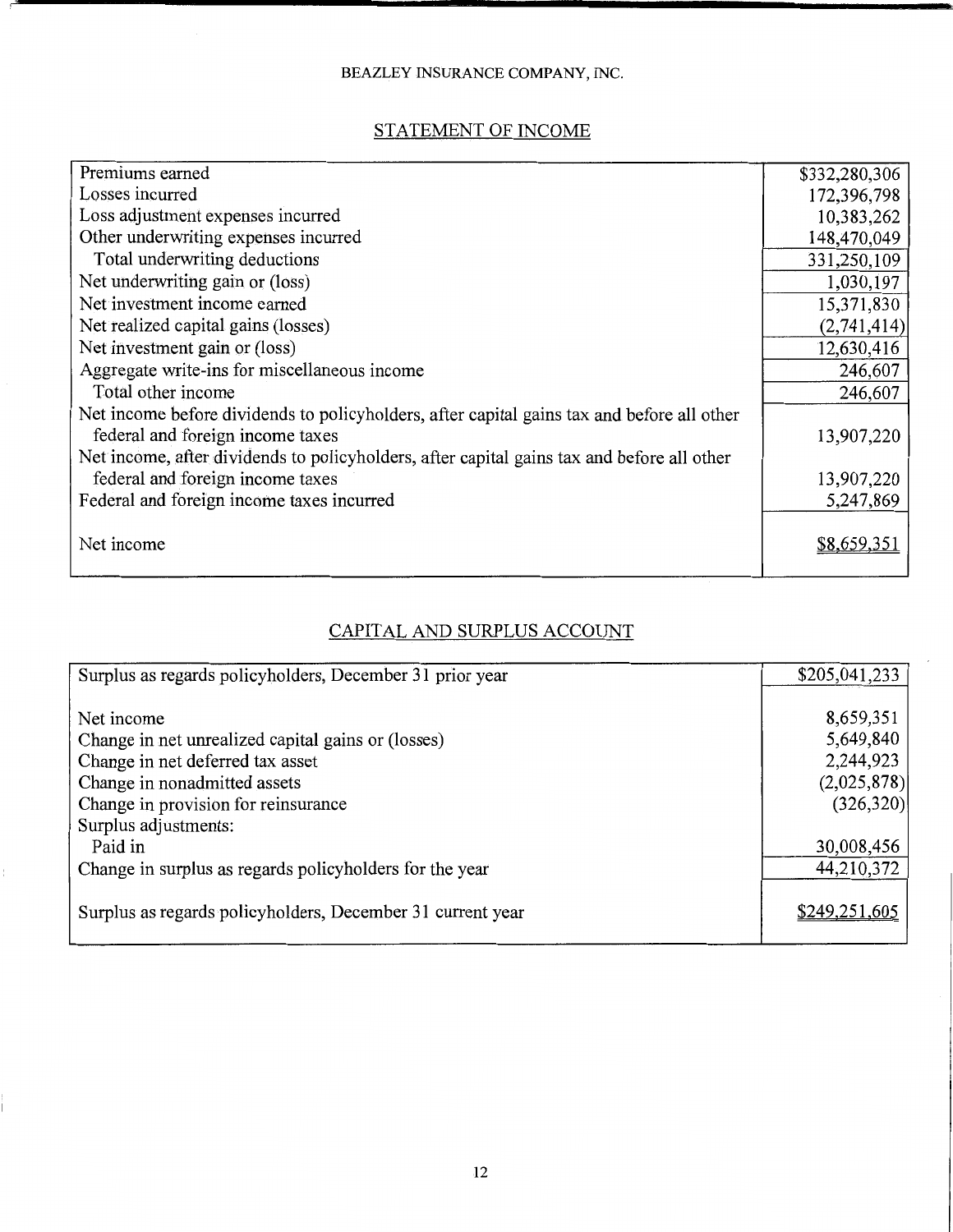# 13

#### BEAZLEY INSURANCE COMPANY, INC.

# LOSSES AND LOSS ADJUSTMENT EXPENSE \$377,358,820

The following items were included in the captioned account:

| Losses | \$335,974,101 |
|--------|---------------|
| LAE    | 41,384,719    |
|        | \$377,358,820 |

RRC's review was conducted in accordance with the Risk Focused Approach as detailed in the Handbook. The scope of the review included assisting with the assessment of reserve risk, pricing risk, and liquidity risk for BICI

Based on the scope of work conducted, the Department did not identify any material concerns that affected the BICl's ability to manage its reserving, pricing and underwriting and liquidity risks.

#### COMMON CAPITAL STOCK \$4,200,000

At December 31, 2020, the Company reported 42,000 shares of capital common stock issued and outstanding.

#### CAPITAL AND SURPLUS \$249,251,605

The reconciliation of surplus for the period under examination, January 1, 2017, through December 31, 2020, was as follows:

| Surplus, as of December 31, 2016                    | \$122,072,423        |
|-----------------------------------------------------|----------------------|
| Net income                                          | (25,017,615)         |
| Change in net unrealized capital gains (losses)     | 5,689,024            |
| Change in net deferred income tax                   | 14,764,681           |
| Change in non-admitted assets                       | (5,476,053)          |
| Change in provision for reinsurance                 | (351, 037)           |
| Surplus adjustment – paid in                        | 139,008,456          |
| Aggregate write-ins for gains and losses in surplus | (1,438,272)          |
| Surplus, December 31, 2020                          | <u>\$249,251,605</u> |

The increase in paid-in surplus during the exam period is attributed to capital contributions from BICI's parent.

### SUBSEQUENT EVENTS

• The COVID-19 pandemic has continued to develop throughout 2020 and 2021, with significant uncertainty remaining regarding the full effect of COVID-19 on the U.S. and global insurance and reinsurance industry. At the time of releasing this report, the examination team noted no significant financial impact to the Company as a result of COVID-19. The Department has been in communication with the Company regarding the impact of COVID-19 on its business operations and financial position. The Department will continue to closely monitor the impact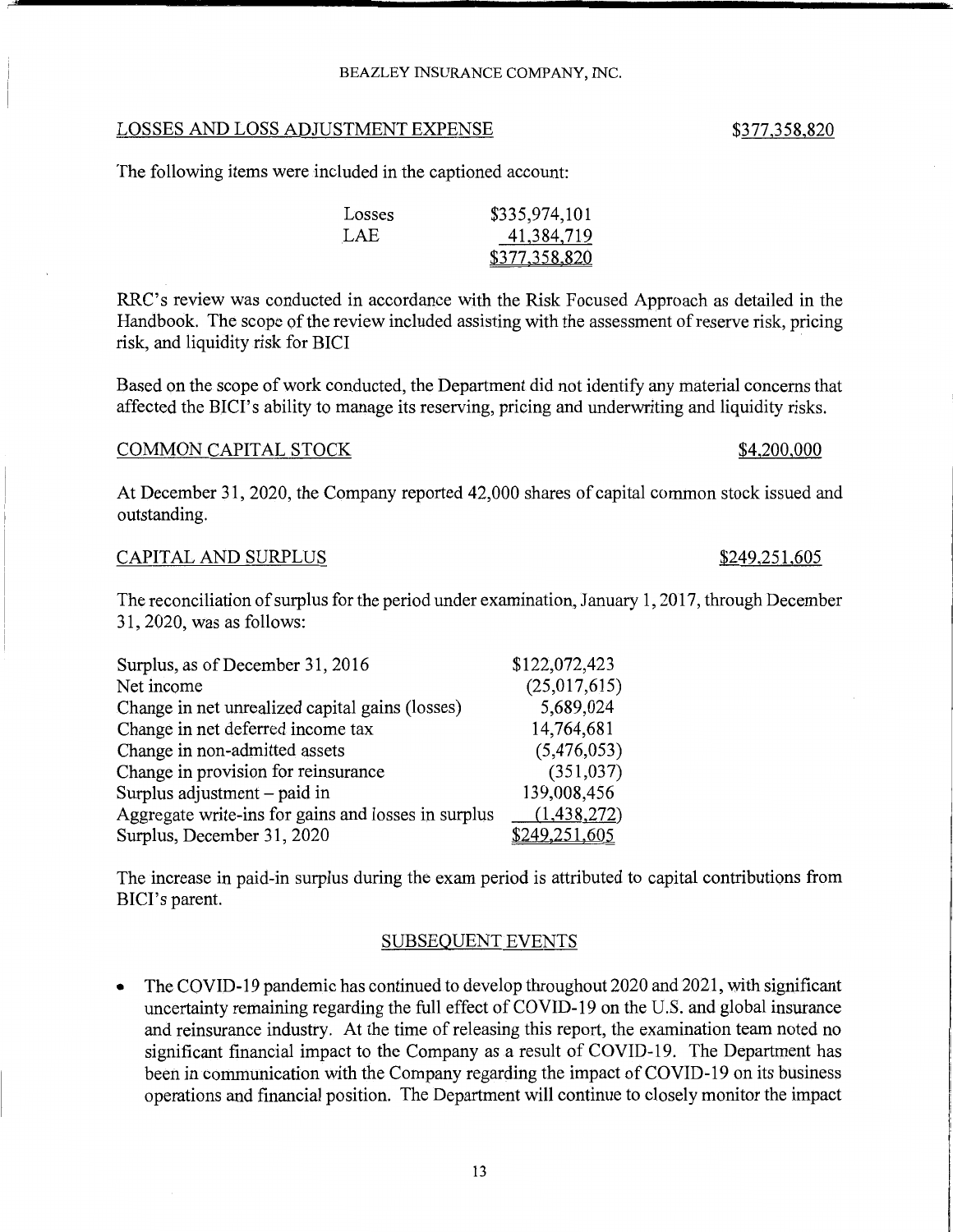of the pandemic on the Company and will take necessary action if a solvency concern arises.

- In March of 2021, Andrew Horton resigned as CEO of Beazley and as president of BICI. Adrian Cox was appointed as CEO of Beazley and president of BICI.
- On August 21, 2021, the Company entered into an agreement with Globe Life and Accident Insurance Company for the sale of the Beazley Benefits book of business for \$57,000,000. The transactions transfers renewal rights on the Beazley Benefits business beginning effective August 1, 2021. The Beazley Benefits book which sits within the Accident and Health line of business provided group supplemental health benefits solutions through employers or affinity groups to employees and wrote \$25,893,108 of gross premium in 2020. After the closure of the agreement, BICI will act in a fronting capacity, being 100% reinsured by Globe Life, Inc. while licensing and product approvals are obtained by Globe Life, Inc.

#### **CONCLUSION**

The results of this examination disclosed that, as of December 31, 2020, the Company reported admitted assets of \$915,213,308, liabilities of \$665,961,703, and surplus of \$249,251,605. During the period under examination, admitted assets increased \$615,014,048, liabilities increased \$487,834,866, and surplus as regards policyholders increased \$127,179,182.